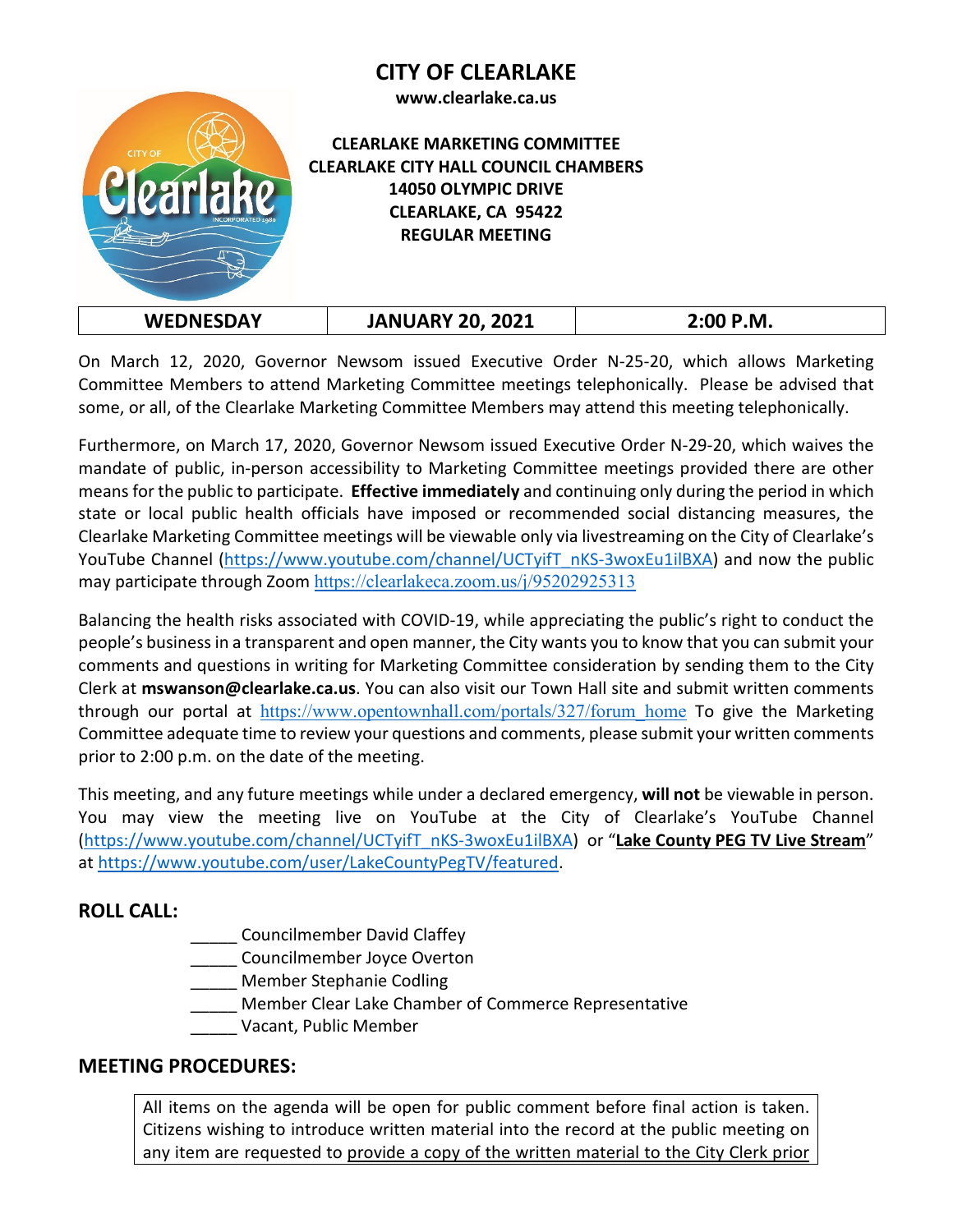to the meeting date so that the material may be distributed to the Committee prior to the meeting. Speakers must restrict comments to the item as it appears on the agenda and stay within a three-minute time limit. The Chair has the discretion of limiting the total discussion time for an item. As a courtesy to others, please turn off cell phones and any other distracting devices.

# **PUBLIC COMMENT:**

### **During the Marketing Committee meeting, public comment will be accepted via email and through the City's Town Hall portal. If you would like to comment remotely, please follow the protocols below:**

- Send comments via email to the City Clerk at [mswanson@clearlake.ca.us](mailto:mswanson@clearlake.ca.us) or via the City's Town Hall portal prior to the commencement of the Marketing Committee meeting.
- Members of the public may also now view the meeting directly through the Zoom link.
- Identify the subject you wish to comment on in your email's subject line or in your Town Hall submission.
- Each public comment emailed to the City Clerk will be read aloud by the Chair or a member of staff for up to three minutes or will be displayed on a screen.
- Public comment emails and Town Hall public comment submissions which are received after the beginning of the meeting will not be included in the record.

### **BUSINESS:**

- 1) Appointment of the 2021 Chair/Vice Chair
- 2) Discussion of 2021 Committee Goals *Recommended Action:* Discuss and provide direction to staff
- 3) Discussion of 2021 Events *Recommended Action:* Discuss and provide direction to staff
- 4) Discussion on a Creative Reopening Project by Member Chelsea Raff *Recommended Action:* Discuss and provide direction to staff

# **CITY MANAGER AND MEMBER REPORTS**

# **FUTURE AGENDA ITEMS**

# **ADJOURNMENT**

#### AMERICANS WITH DISABILITY ACT (ADA) REQUESTS

If you need disability-related modification or accommodation, including auxiliary aids or services, to participate in this meeting, please contact Melissa Swanson, City Clerk, at the Clearlake City Hall, 14050 Olympic Drive, Clearlake, California 95422, phone (707) 994-8201, ext. 106, or via email at mswanson@clearlake.ca.us at least 72 hours prior to the meeting, to allow time to provide for special accommodations.

#### AGENDA REPORTS

Staff reports for each agenda item are available for review at [www.clearlake.ca.us.](http://www.clearlake.ca.us/)